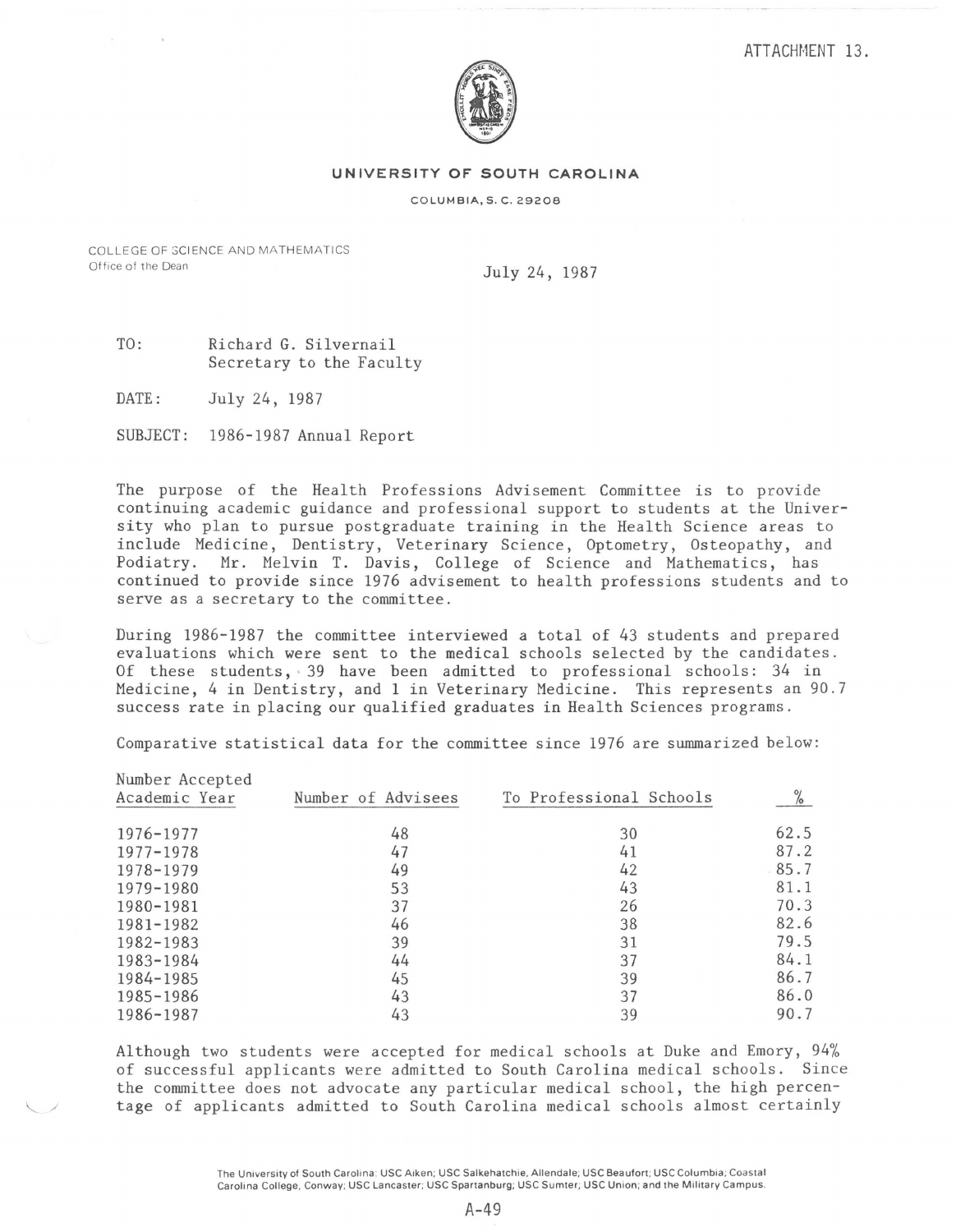Dr. Richard G. Silvernail July 24, 1987 Page 2

reflects favorable tuitions and admission policies for in-state students as well as a desire of the students to remain in South Carolina. In-state admissions were divided between the Medical University of South Carolina in Charleston (28%) and the USC School of Medicine in Columbia (72%).

The following national statistics provide *a* point of reference for evaluating the committee's placement record: the percentage of applicants from all colleges and universities who were accepted into medical schools has ranged between 37.4% in 1976-77 and 51.4% in 1986-87. The increasing percentage of admission in the national statistics over the years reported reflects the general trend of a decline in applicant number from about 42,000/year to about 31,000/year with total medical enrollees/year varying between 17,000 to 16,000. The greater placement percentage for USC compared to the national average may reflect the high number of in-state admissions relative to the size of the applicant pool and competence of the advising process in counseling students for required pre-med studies.

The composition of the Health Professions Advisement Committee for the current academic year, 1987-88 consists of the following:

> Dr. Robert L. Beamer, Pharmacy Dr. Celso DeOliveria, Foreign Languages Dr. J. Larry Durstine, Physical Education Dr. Patricia Gilmartin, Geography Dr. Kevin Lewis, Religion Dr. Richard E. Musso, Biology Dr. Janet S. Nussbaum, Nursing Dr. William E. River, English Dr. James Sodetz, Chemistry Dr. Marsha G. Welsh, Medicine

Respectfully submitted,

Catly Unanz Anthony H. C. Huang

Chairman, Health Professions Advisement Committee